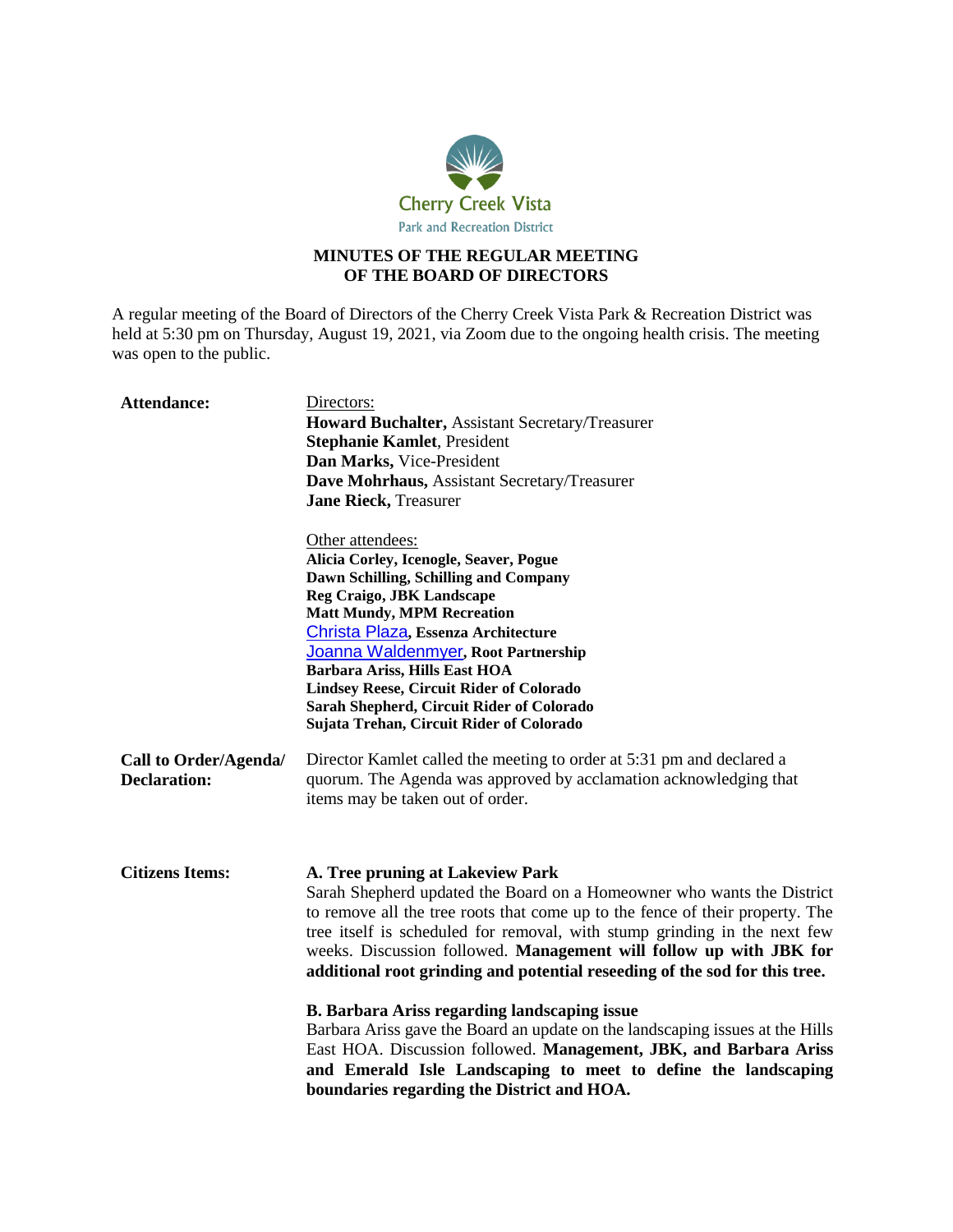## **C. Tennis door locks and signage**

[Sarah Shepherd](mailto:sees@ccrider.us)informed the Board about an incident where a resident with toddlers was locked into the tennis court. The Board agreed that this was a rare incident, no further action is required.

### **Legal Items: A. Requested Letter of Intent re: City of Centennial and Caley lot**

[Alicia Corley](mailto:acorley@isp-law.com)and Sarah Shepherd gave the Board an update about their meeting with the City of Centennial. Discussion followed.

## **B. Discuss Cottonwood drainage and Sunrise Vista Park**

[Sarah Shepherd](mailto:sees@ccrider.us)gave the Board an update. There is an upcoming meeting with Semswa, Mile High, and the District at 10 am on August 30th. **Management to share meeting information with the Board should they wish to attend**. Semswa is requesting a permanent easement and a 10-foot to 12-foot wide pathway to the permanent easement in the area. Discussion followed.

### **C. Legislative update**

Alicia Corley gave the Board a brief update.

#### **Operations and A. Pool Report**

**maintenance:**

Matt Mundy gave the Board the Pool Report. A member sent an invite for a Pool party for a Wednesday night, which is not possible as the pool is open to the public on Wednesdays or Fridays. As a result the pool was overcrowded. Baby pool is working very well. Director Marks noted that the lighting at the pool was not sufficient. MPM uses a 1-25 ratio for lifeguards.

## **B. Landscape and Irrigation report**

Reg Craigo gave the Board an update on the current landscaping and irrigation projects.

## **C. Work order review for multiple parks**

[Sarah Shepherd](mailto:sees@ccrider.us) presented a Work Order for the Board to review. The proposal included removing ash trees and grinding stumps along Orchard Road, as well as removing a few additional dead trees and limbs that require removal. Discussion followed.

**Upon a motion by Director Buchalter, with a second by Director Marks, the board voted 5-0 to approve the Proposal, with 2 amendments as proposed by Director Buchalter.**

## **D. Brick fence project update**

[Joanna Waldenmyer](mailto:jwaldenmyer@rootpartnership.com)gave the Board an update on the Brick Fence repair. Repairs on the South-side of Orchard have been completed. Repairs on the North-side of Orchard Road are ongoing. Additional brick sourcing has been difficult. The project is progressing well. A few homeowners have expressed some issues, and Oscar has been addressing these as they come up. Director Rieck mentioned that clean up seems to be delayed in certain areas. **Joanna**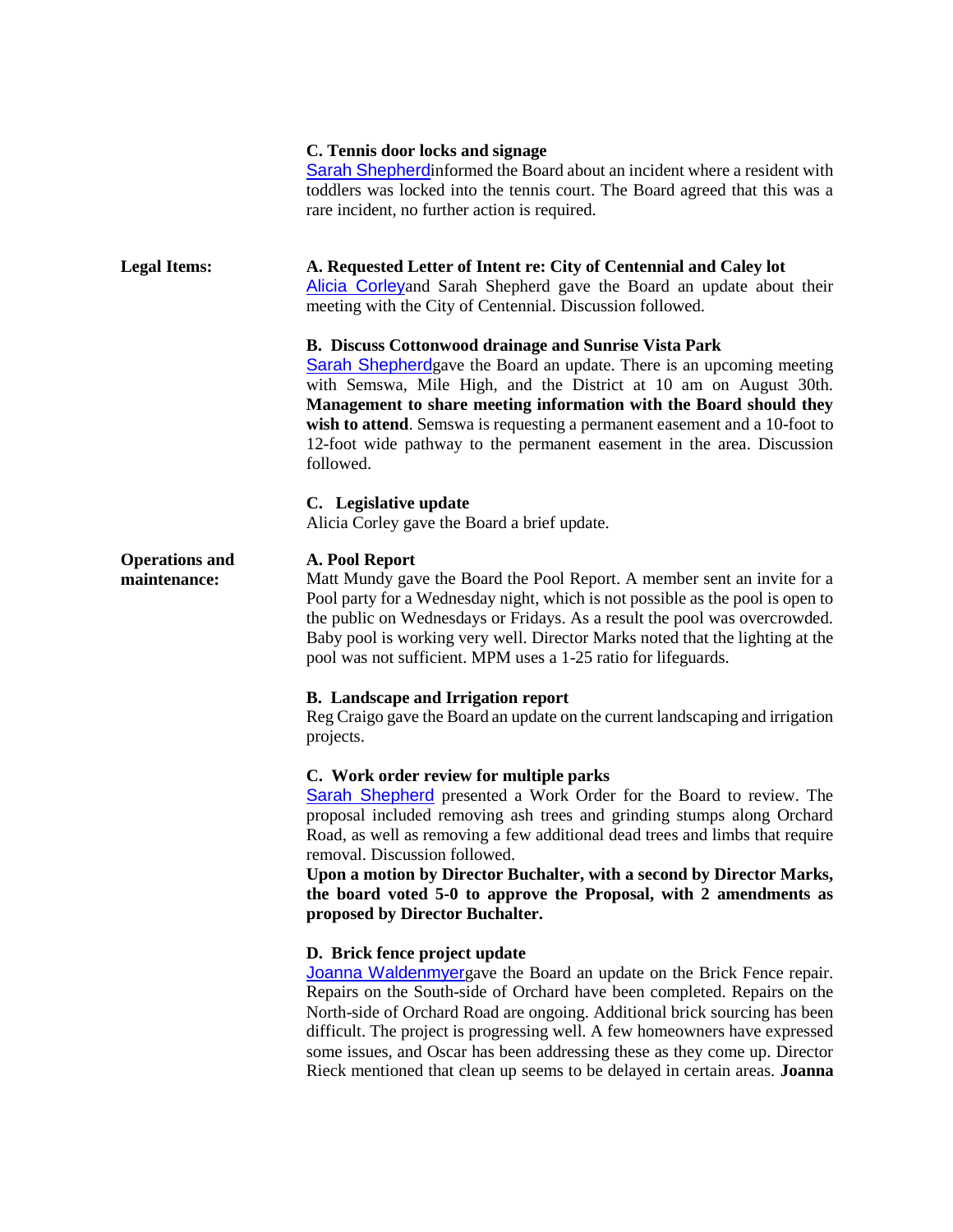|                                              | will follow up with Robert Hile to ensure that clean up issues are<br>addressed. The walls have been power washed to ensure clean up.                                                                                                                                                                   |
|----------------------------------------------|---------------------------------------------------------------------------------------------------------------------------------------------------------------------------------------------------------------------------------------------------------------------------------------------------------|
|                                              | Management will follow up with Robert Hile regarding the car accident<br>repairs. Management is following up with the insurance company on this<br>claim.                                                                                                                                               |
| <b>Pool Budget Update:</b>                   | Chrisa Plaza from Essenza Architecture presented the Pool budget. The Board<br>agreed to remove the concession stand to an 'alternate' option.                                                                                                                                                          |
|                                              | Upon motion by Director Rieck and seconded by Director Marks, the Board<br>voted 5-0 to approve supply station quote #1509 for diamond brite<br>installation.                                                                                                                                           |
|                                              | Upon motion by Director Buchalter and seconded by Director Marks the<br>Board voted 5-0 to accept accept the pool budget with moving #63 #64<br>moving to alternates.                                                                                                                                   |
|                                              | Upon motion by Director Rieck and seconded by Director Marks, the Board<br>voted 5-0 to approve SCI materials testing proposal.                                                                                                                                                                         |
| <b>Peakview Park Grant</b><br><b>Update:</b> | The Board reviewed the intergovernmental agreement with Arapahoe County<br>due to the Grant being awarded to the District totaling \$500,000.                                                                                                                                                           |
|                                              |                                                                                                                                                                                                                                                                                                         |
|                                              | Upon motion by Director Buchalter and seconded by Director Mohrhaus,<br>the Board voted 5-0 to approve the Arapahoe County Intergovernmental<br>Agreement.                                                                                                                                              |
|                                              | The Board reviewed the budget to see how funds can be allocated towards the<br>irrigation replacement, due the irrigation leaks being a significant cost each<br>year. Discussion followed.                                                                                                             |
|                                              | The Board would like to include the irrigation replacement in the bid<br>documents along with the rest of the Peakview Park project scope.                                                                                                                                                              |
|                                              | Upon motion by Director Mohrhaus and seconded by Director Kamlet,<br>the Board voted 5-0 to approve playground structure as presented for<br><b>Peakview Park.</b>                                                                                                                                      |
| <b>Financial Matters:</b>                    | A. Consider accept claims for period ending July 31, 2021 and approve<br>claims for period ending August 31, 2021<br>The Board reviewed the August claims. Upon motion by Director Rieck and<br>seconded by Director Mohrhaus, the Board voted 5-0 to approve the August<br>claims totaling 313,215.65. |